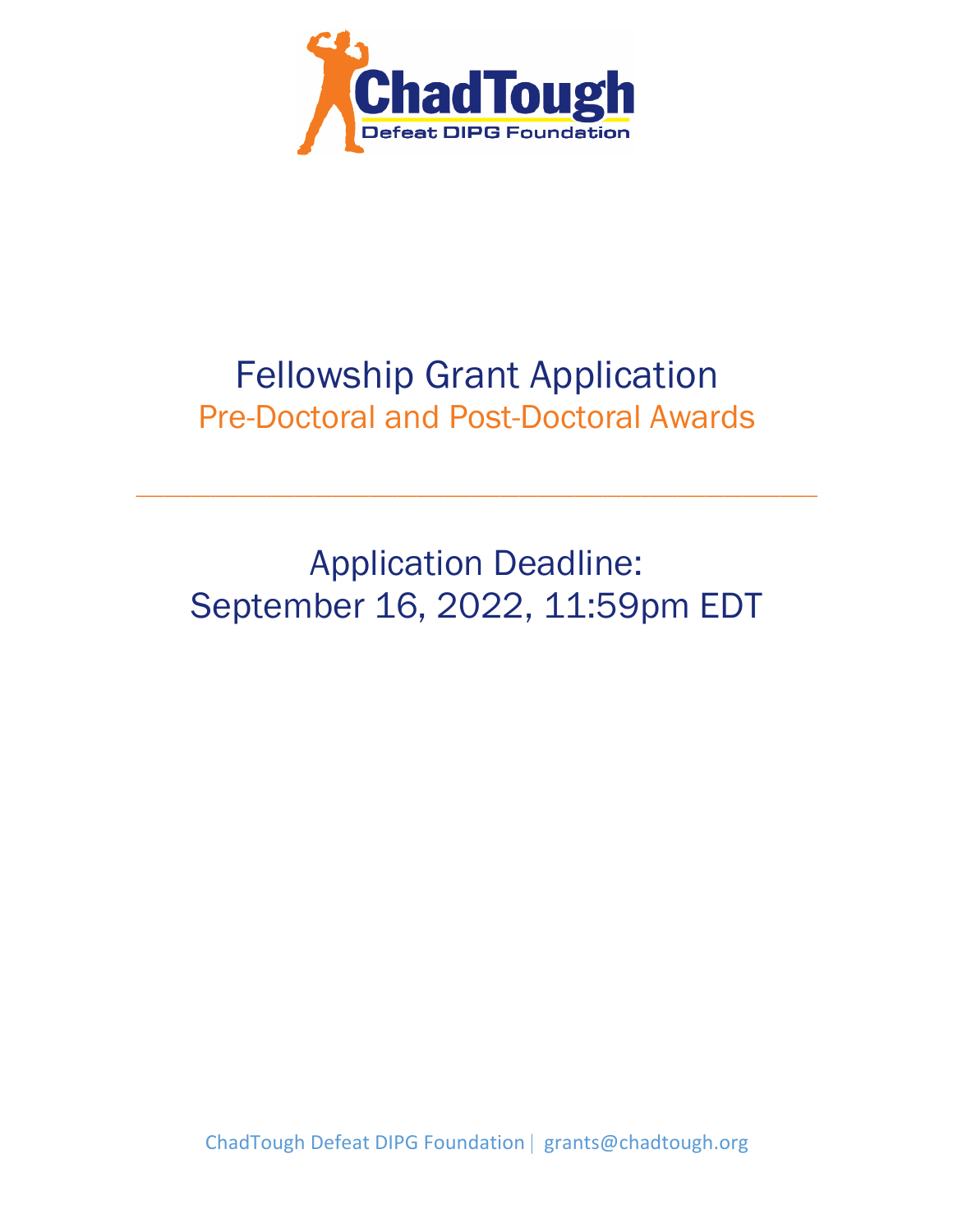

#### About ChadTough Defeat DIPG Foundation

ChadTough Defeat DIPG Foundation, which is the result of the recent union between The ChadTough Foundation and Michael Mosier Defeat DIPG Foundation, is committed to funding the most innovative, promising research on pediatric brain cancer. For the last seven years, both foundations worked, separately and as partners, to fund more than \$20 million across 30 institutions.

The foundation's founding families, the Carrs and the Mosiers, lost their sons, 5-year-old Chad and 6 year-old Michael, in 2015 to DIPG. Now, fueled by other parents who have faced a pediatric brain cancer diagnosis, our Family Partners, and guided by a Scientific Advisory Council made up of the leading experts in the field, the ChadTough Defeat DIPG Foundation ensures every dollar possible funds the most incremental, promising research available anywhere in the world.

While the survival rate for DIPG is still nearly 0%, doctors now believe a cure will be within reach in the next 5 to 10 years. ChadTough Defeat DIPG Foundation will continue to be a part of this fight until DIPG is no longer a death sentence.

#### Fellowship Grant Description

The ChadTough Defeat DIPG Fellowship Grant is intended to attract and support promising scientists embarking on careers involving DIPG research. By providing funding to outstanding fellows under the guidance of a mentor, we seek to assist in the development of the next generation of leaders in the field of DIPG research. The ChadTough Defeat DIPG Fellowship Grant is available to be pre-doctoral and post-doctoral researchers. The amount of the grant is up to \$200,000 over 3 years (maximum of \$67,000 per year) for pre-doctoral fellows, and up to \$300,000 over 3 years (maximum of \$100,000 per year) for post-doctoral fellows.

#### Key Dates

Application Deadline: September 16, 2022 11:59pm EDT Award Notifications: November 2022 Grant Start Date: January 1, 2023 First Interim Progress Report: December 1, 2023 Second Interim Progress Report: December 1, 2024 Grant End Date: December 31, 2025 Final Report: March 1, 2026

# Review and Selection Process

- Each application is reviewed by the ChadTough Defeat DIPG Scientific Advisory Council.
- The Scientific Advisory Council makes recommendations to the ChadTough Defeat DIPG Foundation, and the foundation makes the final funding decision.
- All application evaluations are considered confidential and are available only to the Scientific Advisory Council and the foundation's Board of Directors and staff.
- When an application is approved for funding, grant award is contingent upon all legal documents being signed and approved by the foundation and the applicant's institution.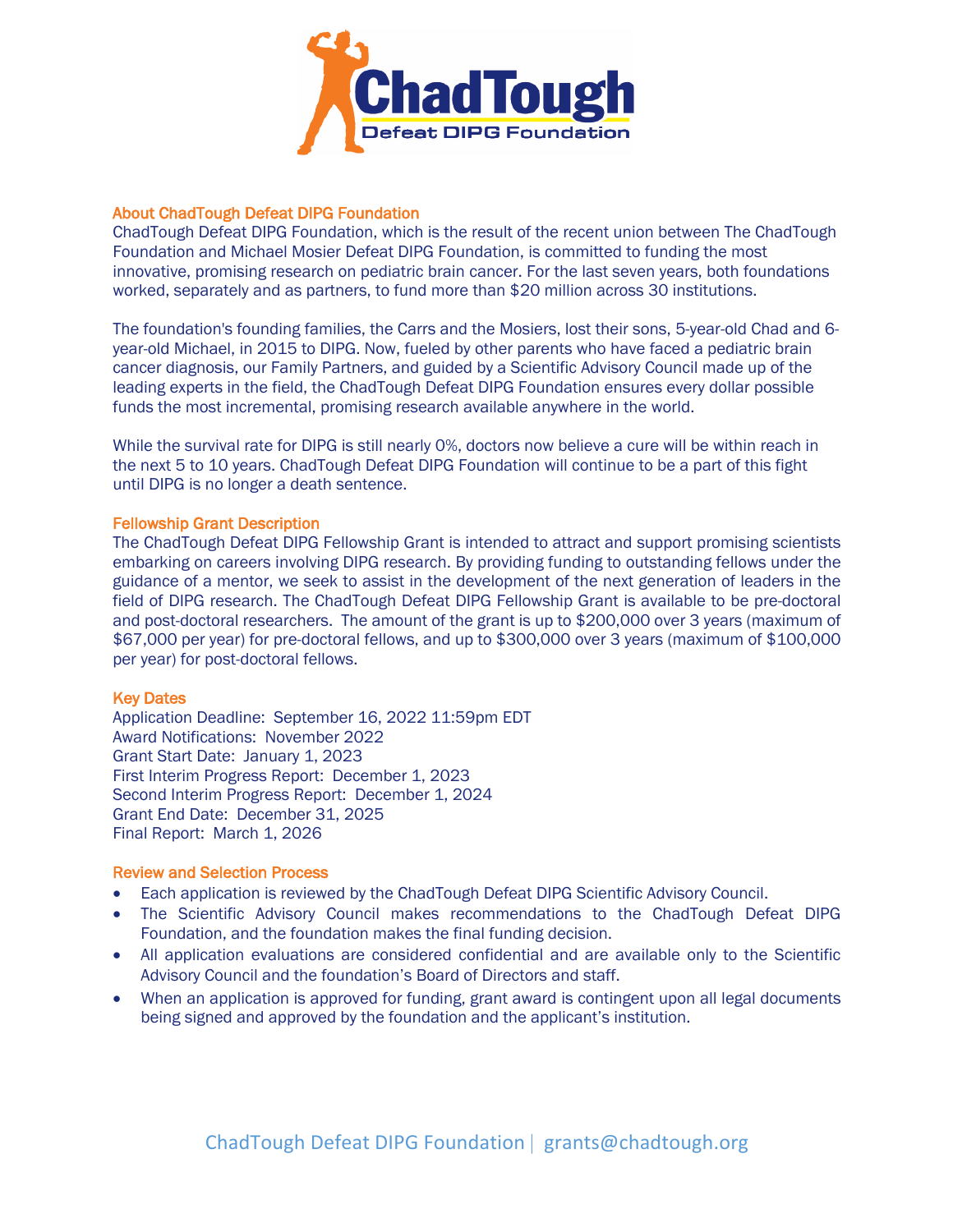

# Conditions of Grants

- We fund research to better understand the causes of DIPG and to advance its treatment and cure. To help achieve this goal, we expect researchers to publish their findings in peer-reviewed journals and to make their data available to other researchers.
- We do not fund proposals for research utilizing human embryonic stem cells.
- All grants are payable to the grant recipient's institution or laboratory.
- The post-doctoral grant is to cover salary and fringe benefits only. The pre-doctoral grant is for a stipend to cover living expenses and for the cost of tuition and fees. No funds may be used for indirect costs.
- Grant is limited to cover the applicant's research time, not clinical time.
- Overlap in funding is not permitted. This includes scientific, budget, and commitment overlap, as defined by the National Institute of Health.
- Requests for transfers to another institution while the grant is in effect will be considered on a case-by-case basis.
- No-Cost Extensions may be requested by emailing grants@chadtough.org.
- Grant recipients will work with us to coordinate a joint press release to announce the grant.

## Eligibility Requirements

- Applicant need not be a U.S. citizen.
- Applicant must not have received more than one prior fellowship.
- Applicant must commit at least 75% of full-time effort to research.
- Applicant must identify a mentor who will provide supervision, facilities, and research support.
- For pre-doctoral applicants:
	- $\circ$  Applicant must be enrolled in a research doctoral degree program at an accredited academic institution.
- For post-doctoral applicants:
	- o Applicant must hold an M.D. and/or Ph.D. by the application deadline.
	- o Applicant must be no more than 6 years post-completion of last degree.
	- o Applicant must be employed by an academic institution, nonprofit research institution, or laboratory.

## Grant Reporting and Publications

- The second and third years of funding are contingent upon a noncompetitive review of the progress report. The report must demonstrate satisfactory progress toward completion of proposed research objectives and appropriate budget expenditures.
- All progress reports shall be accompanied by an evaluation report from the mentor.
- Publications, presentations, and posters featuring results of the experiments funded by this grant mechanism should acknowledge (1) ChadTough Defeat DIPG Foundation, and (2) if applicable, any Research Partner who has committed funds to us to support this grant award. We will inform you of any Research Partner(s) that should be acknowledged. Copies should be sent via email to grants@chadtough.org.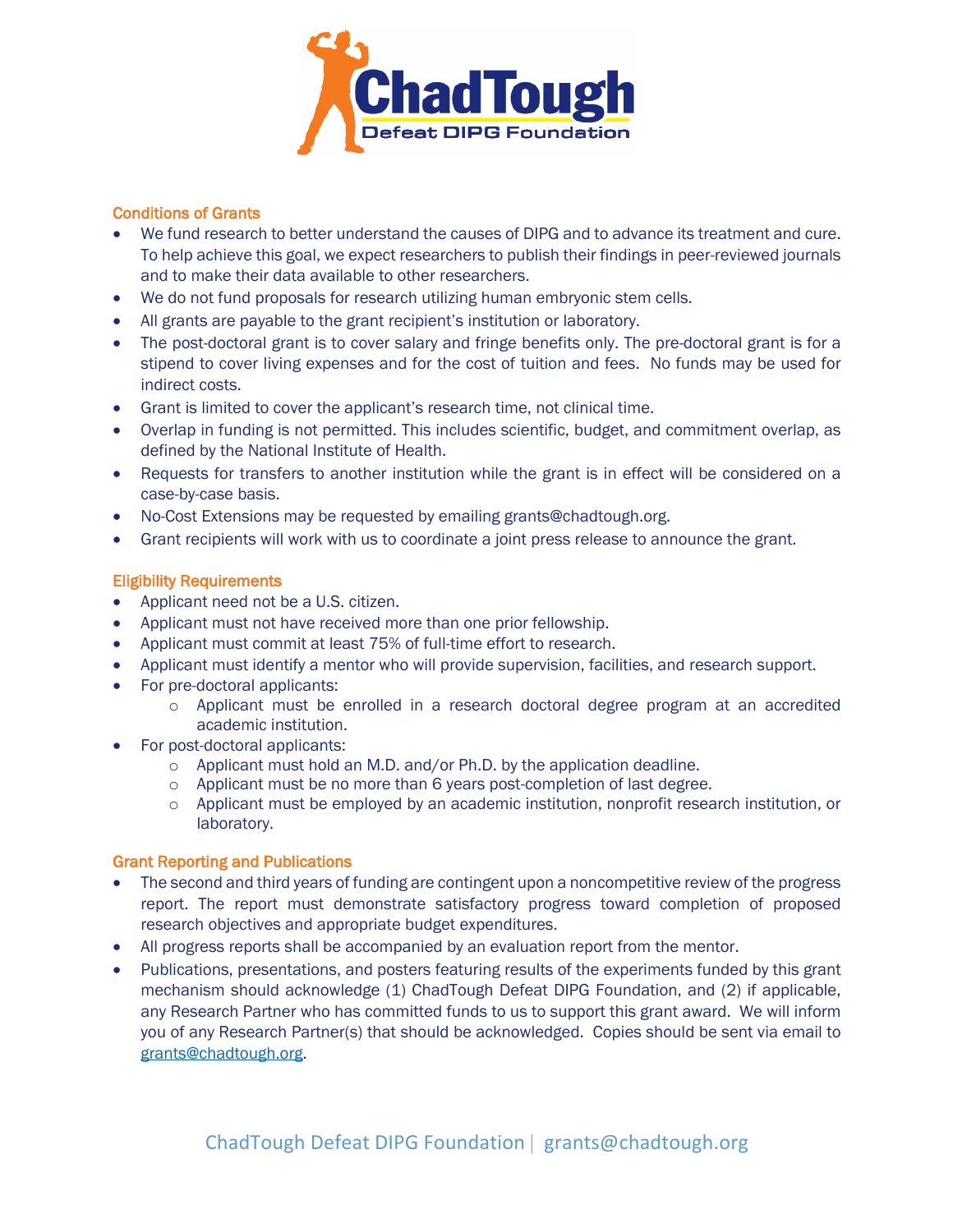

## Contents of Application

#### 1. Cover Page

Please use our template, which is available at https://www.chadtough.org/grants. Cover Page must be signed.

# 2. Layman's Summary

Provide a 300-word summary of the research project in layman's terms. The summary should focus on the research proposed in the application, and it need not include a description of DIPG or its current prognosis. By submitting this application, applicant consents to our public use of this summary if the project is funded. The summary should not include any confidential or proprietary information.

# 3. Specific Aims (0.5 page)

Describe the goals of the proposed research and summarize the expected outcome(s).

# 4. Research Plan (4 pages)

A. Significance (0.5 page)

Explain the importance of the problem addressed and how the proposed research project will improve scientific knowledge, technical capability, or clinical practice for DIPG.

B. Innovation (0.5 page)

Describe how the application will advance, or challenge, the current DIPG research and clinical practices. Describe any novel theoretical concepts, approaches, or methodologies.

C. Approach (3 pages)

Describe the overall strategy to accomplish the aims of the project. Describe the methods and analyses to be used to accomplish the specific aims of the project. Address potential difficulties and limitations and how these will be overcome or mitigated. Provide a work plan (including timetable) for completing the project. Provide an account of the applicant's preliminary studies relevant to the project.

## 5. Literature Cited

Provide a list of publications relevant to the project. A maximum of 20 references are allowed.

## 6. Proposed Budget

Provide a budget outlining proposed expenditures. Budget cannot include any indirect costs. For a post-doctoral applicant, the budget must be limited to salary and fringe benefits and cannot exceed \$100,000 per year. For a pre-doctoral applicant, the budget must be limited to a stipend (up to \$35,000) and tuition and fees, the total of which cannot exceed \$67,000 per year.

## 7. Statement of Other Support

Provide a list of: (1) active support; (2) applications and proposals pending review or funding; (3) applications and proposals planned or being prepared for submission. Include all federal, non-federal, and institutional grant and contract support. For each item give the source of support, identifying number, project title, name of principal investigator, applicant's time or percent of effort on the project, annual direct costs, and entire period of support.